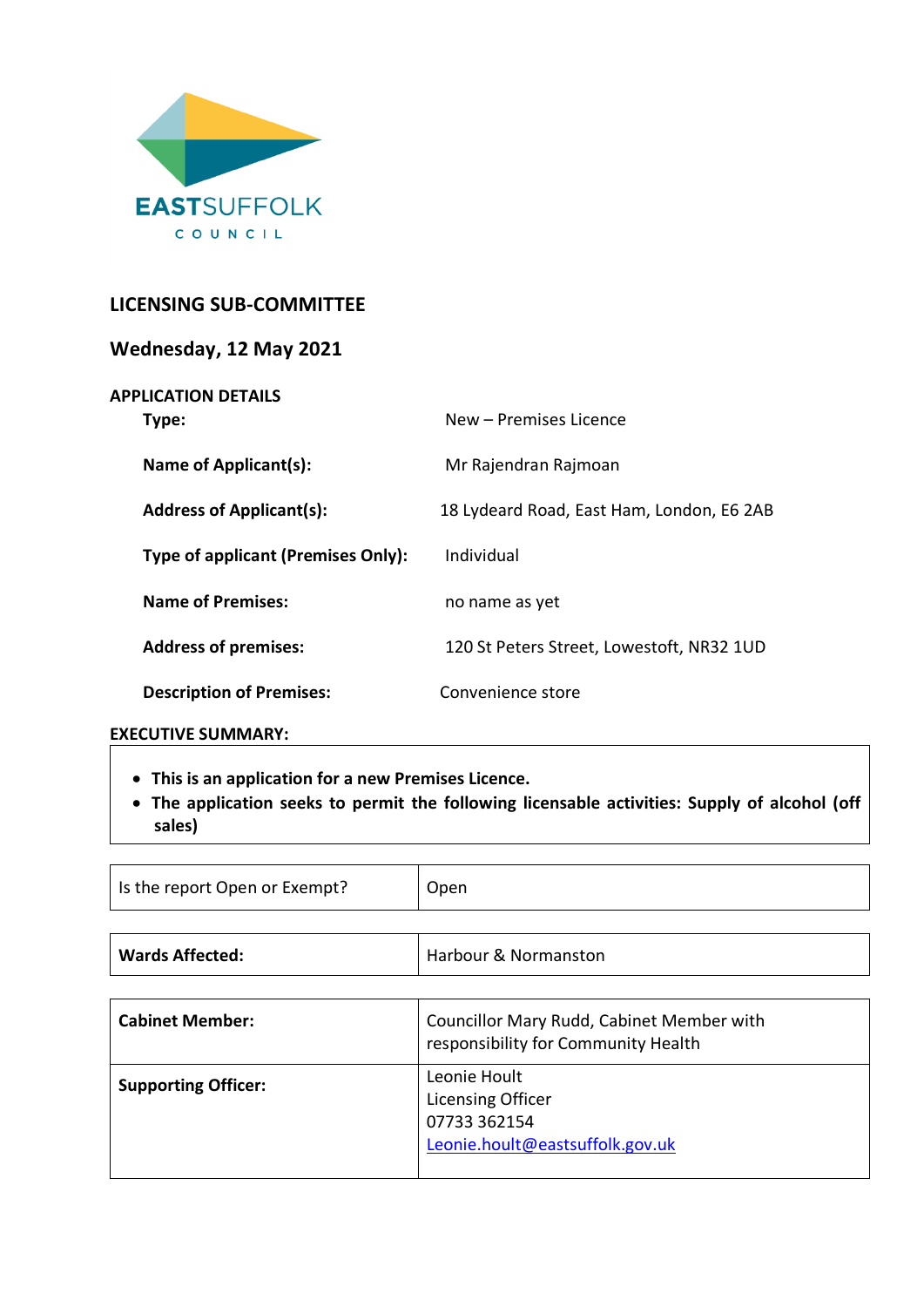## **1. PROPOSED LICENSABLE ACTIVITIES**

## **Sale of alcohol – off sales**

| Sunday to Thursday  | 07:00 to 23:00 |
|---------------------|----------------|
| Friday and Saturday | 07:00 to 00:00 |

## **2. PROPOSED OPENING HOURS**

| Sunday to Thursday  | 07:00 to 23:00 |
|---------------------|----------------|
| Friday and Saturday | 07:00 to 00:00 |

## **3. OPERATING SCHEDULE**

3.1 The following steps have been proposed in order to promote the four licensing objectives. These are proposals offered by the applicant and in their own words. Some submissions may already form part of the licence, as mandatory conditions; others may be re-worded by officers to form meaningful, enforceable conditions on the licence.

#### **General**

The premises licence holder will work with the licensing authority and other bodies to ensure that all required legislation is fully complied with. The premises licence holder offers the following conditions consistent with the operating schedule;

#### **Prevention of crime and disorder**

The premises licence holder shall ensure that the premises shall install and maintain a close circuit television (CCTV) system.

The premises licence holder shall ensure the CCTV system shall continually record whilst the premises is open for licensable activities and signage to this effect is to be displayed. The premises licence holder shall ensure that all CCTV recordings shall be stored for a minimum period of 31 days. Recordings shall be made available following the reasonable request of police or authorised officer throughout the proceeding 31 day period on production of the appropriate data protection request form.

#### **Public safety**

The premises licence holder shall ensure that reasonable and adequate staff training shall be carried out and properly documented in relation to, dealing with incidents and prevention of crime and disorder; sale of alcohol (to underage, persons over 18 purchasing for underage, drunks etc) prior to being allowed to sell alcohol.

The premises licence holder shall ensure that all training records shall be retained for 12 months and made available to the police and the local authority officers upon reasonable request.

#### **Prevention of public nuisance**

The premises licence holder shall ensure that notices shall be prominently displayed at all exits requesting patrons to respect the need of local residents and to leave the area quietly.

#### **Protection of children from harm**

The premises licence holder shall operate a Challenge 25 or similar scheme at the premises whereby anyone who appears to be under the age of 25 shall be asked to provide proof of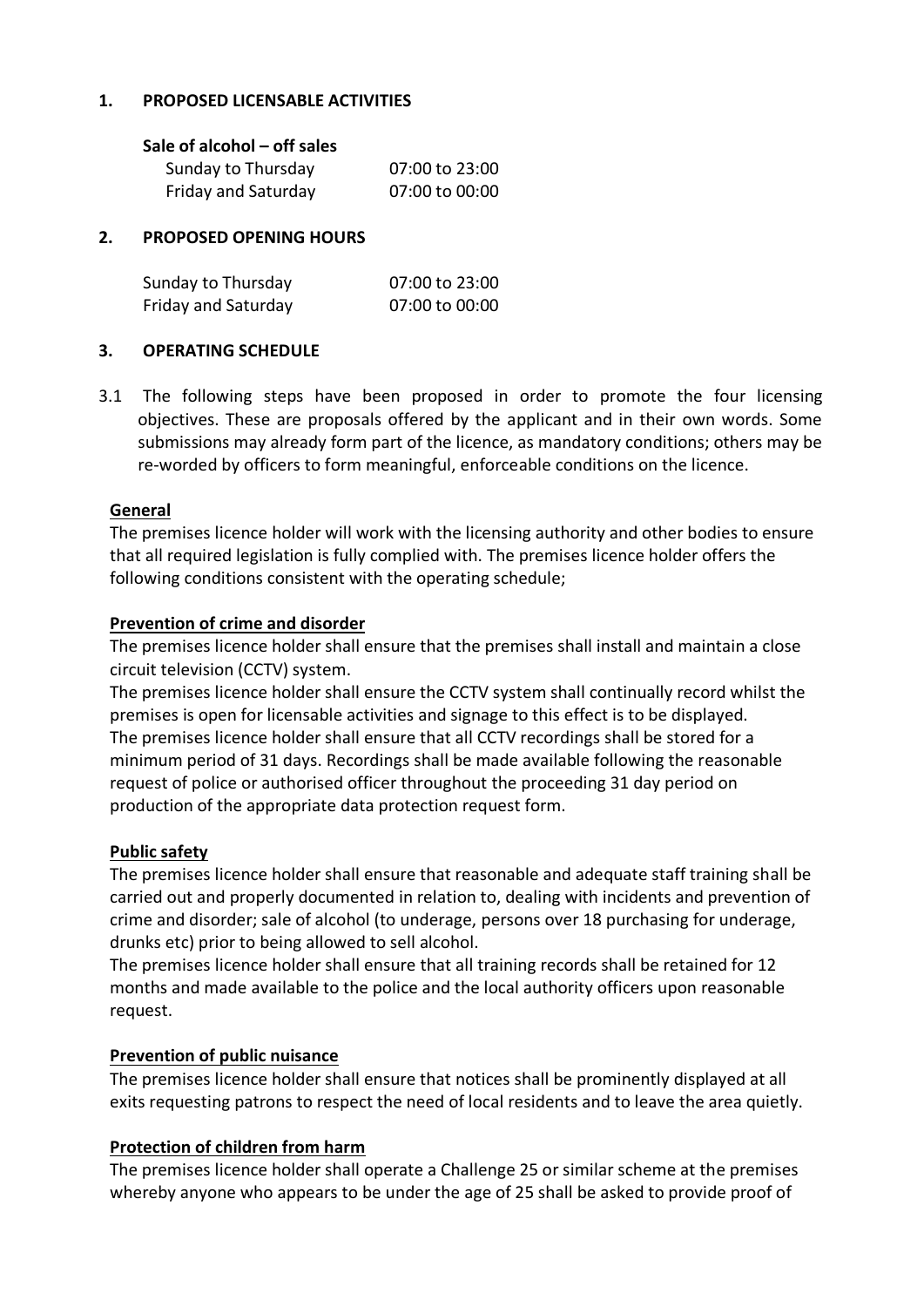age that he or she is over 18. Proof of age shall only comprise of a passport, photocard, driving licence or an industry approved 'proof of age identity' card.

The premises licence holder shall ensure that notices shall be prominently displayed in the premises to advise patrons and staff that Challenge 25 or similar scheme operates in the premises.

The premises licence holder shall ensure that any refusals of sale of age related products are recorded in a refusals log as soon as is reasonably practicable after the sale is refused. The log should show the date and time of the event; the product sought; the gender and the approximate age of the customer, together with a description of the customer. The refusals log shall be made available for inspection by the licensing team, police or trading standards.

The application including a plan of the premises are attached as **Appendix A**

## **4. REASON FOR HEARING**

- 4.1 One representation against the application has been received from other persons.
- 4.2 The applicant has been provided with a copy of the representation and this is attached as **Appendix B** for members of the Sub-Committee.
- 4.3 Summary of grounds for representation:

That the area already has a high level of crime and anti-social behaviour. There are already 3 licenced shops locally and that by adding another one would only increase the likelihood of further issues.

## **5. POINTS FOR CONSIDERATION**

- 5.1 In exercising its licensing functions, the Licensing Authority has stated in its licensing policy that it will primarily focus on the direct impact of the licensable activities taking place at the licensed premises on members of the public living, working or engaged in normal activity in the vicinity of the premises.
- 5.2 The attention of the Sub-Committee is drawn to the following:
	- a) The Licensing Act 2003 Section 4 requires the Sub-Committee to have regard to:
		- Guidance Issued under Section 182 of the Licensing Act 2003.
		- The Council's Statement of Licensing Policy

If the Sub-Committee has reason to depart from the above it is asked to give full reasons for so doing.

b) Human Rights Act 1998

The Human Rights Act 1998 came into force on the 2 October 2000. The Sub-Committee is urged to have careful regard of its provisions.

It is unlawful for a public authority (this expression includes local authorities) to act in a way which is incompatible with a human right.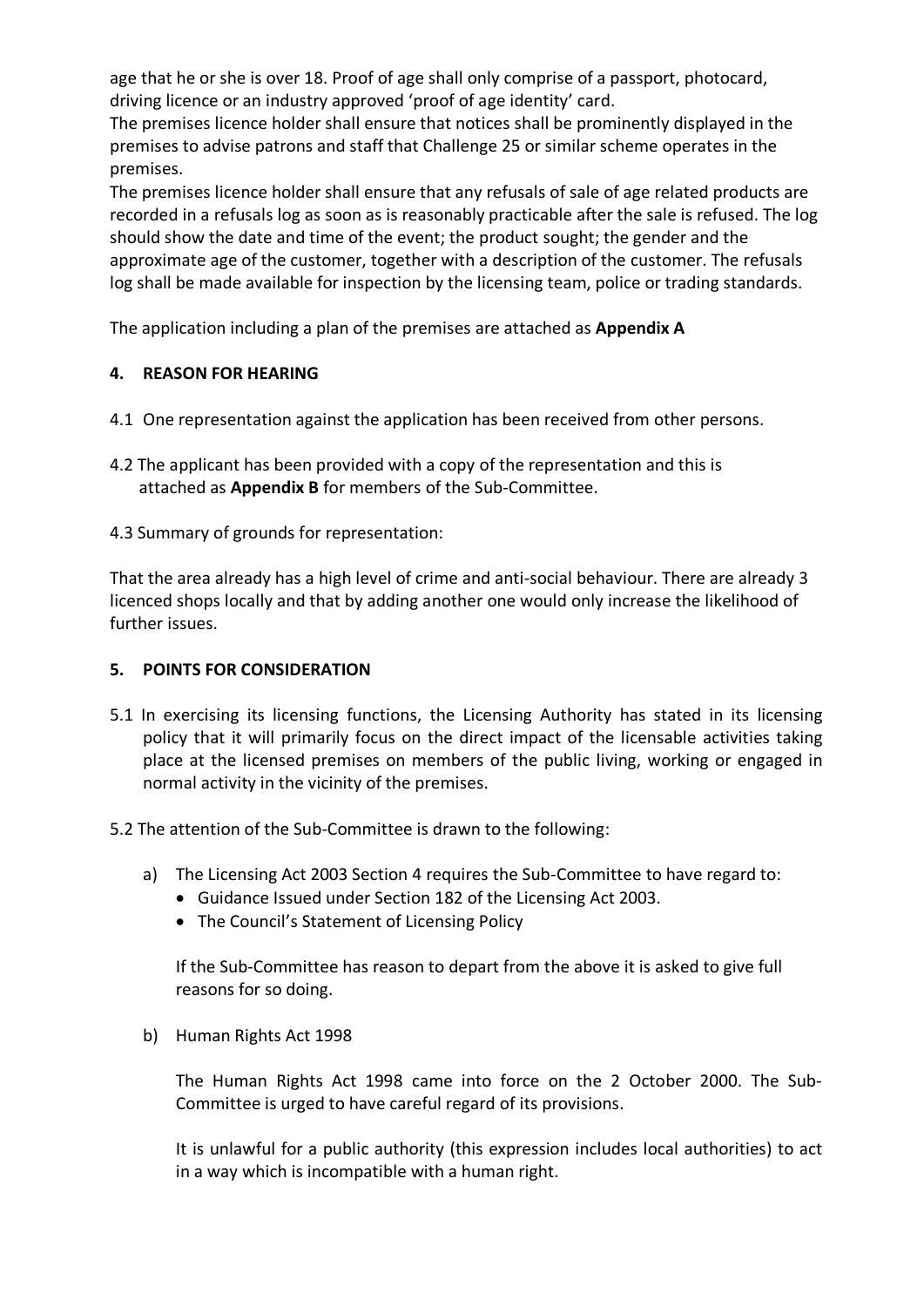As far as the applicant's right to a fair hearing is concerned (Article 6), the applicant has a right to be heard by the Licensing Sub-Committee. If this application is refused or granted subject to modification, the applicant has a right of appeal to the Magistrates' Court.

In assessing the impact of human rights, the Sub-Committee must seek to strike a balance between the right of the proprietors in the business to conduct it as they wish and local residents who may find its activities intrusive. In this context a business is a "possession" and the human right is expressed to be for the "peaceful enjoyment" of it. A rider to this human right empowers the Council to control the enjoyment of that business by its proprietors in the general interest. At the same time, local residents are entitled to the peaceful enjoyment of their homes.

5.3 The relevant notices about this hearing have been served on the applicant and other persons and they have until 5<sup>th</sup> May 2021 to confirm that they intend to attend, or not, as the case may be and give notice that they wish to call witnesses.

## **6. CONCLUSION**

- 6.1 The applicant has been advised of the representations that have been made and there may be mediation between the applicant and the other persons before the hearing in order to achieve agreement. In the event that an agreement is not possible, the Sub-Committee will be asked to determine this application by:
	- Granting the application subject to such conditions as are consistent with the operating schedule accompanying the application and any condition which must be included in the licence in accordance with the Licensing Act 2003.
	- Granting the application subject to such conditions as are consistent with the operating schedule accompanying the application, modified to such extent as the Sub-Committee considers appropriate for the promotion of the licensing objectives (for example, by excluding a licensable activity or restricting the hours when a licensable activity can take place), and any condition which must be included in the licence in accordance with the Licensing Act 2003.
	- Rejecting the application.
	- 6.2 If the decision reached by the Sub-Committee results in differences between the conditions attached to the licence and the planning permission currently in force for these premises, the applicant should be advised that the planning permission must be adhered to unless and until it is amended to reflect the conditions attached to the licence.
	- 6.3 Depending on the decision of the Sub-Committee, the applicant and / or responsible authority and interested parties that have made representations have rights of appeal to the Magistrates Court.
	- 6.4 When announcing its decision, the Sub-Committee is asked to state its reasons.